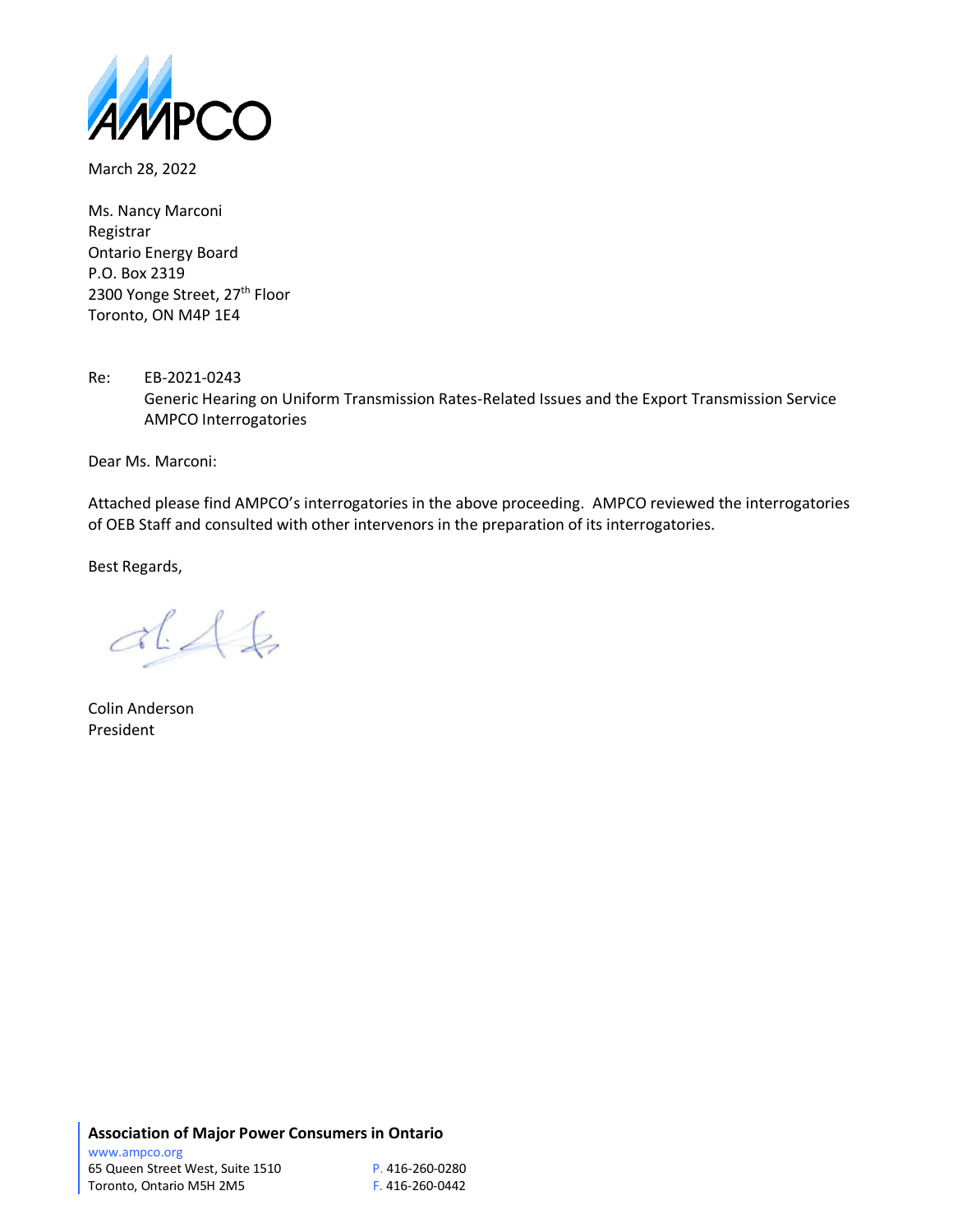# **EB-2021-0243 Generic Hearing on Uniform Transmission Rates-Related Issues and the Export Transmission Service Rate**

### **AMPCO Interrogatories March 28, 2022**

AMPCO-1

Ref: Submissions on the ETS Rate, Attachment 3, p. 12

Preamble: The IESO states it expects that any increase in revenue resulting from a higher ETS would be offset by an equivalent reduction in revenue from the ICP, which in turn will decrease the amount that is disbursed from the TRCA to Ontario consumers. The ICP and ETS have an offsetting relationship such that an increase in the ETS will lead to a proportionate decrease in the ICP. This offsetting relationships means that, assuming the quantity of exports remains constant, the overall value that Ontario ratepayers derive from exports would remain unchanged even if the ETS rate is increased.

The 2021 Elenchus Report presents three ETS rate options based on different cost allocation methodologies (\$6.54/MWh, \$3.66/MWh, and \$5.42/MWh respectively), which represents a significant increase over the approved 2020 ETS rate of \$1.85/MWh.

- a) Please explain the rationale behind the IESO's expectations that there is a linear 1:1 relationship between ETS and ICP such that an increase in the ETS will lead to a proportionate decrease in the ICP.
- b) Please provide further details/analysis/modelling to explain the forecast relationship between the ICP and ETS.
- c) Please provide the percentage of ICP revenue that is provided to TR holders separated into imports and exports.

### AMPCO-2

Ref: Submissions on the ETS Rate, Attachment 3, p. 8, Table 1 Submissions on the ETS Rate, Attachment 3, p. 3

The 2021 Elenchus Report presents three ETS rate options based on different cost location methodologies (\$6.54/MWh, \$3.66/MWh, and \$5.42/MWh respectively).

a) Please provide a forecast of the annual ICP and TRCA disbursements for the next five years including a detailed analysis of any changes based on the ETS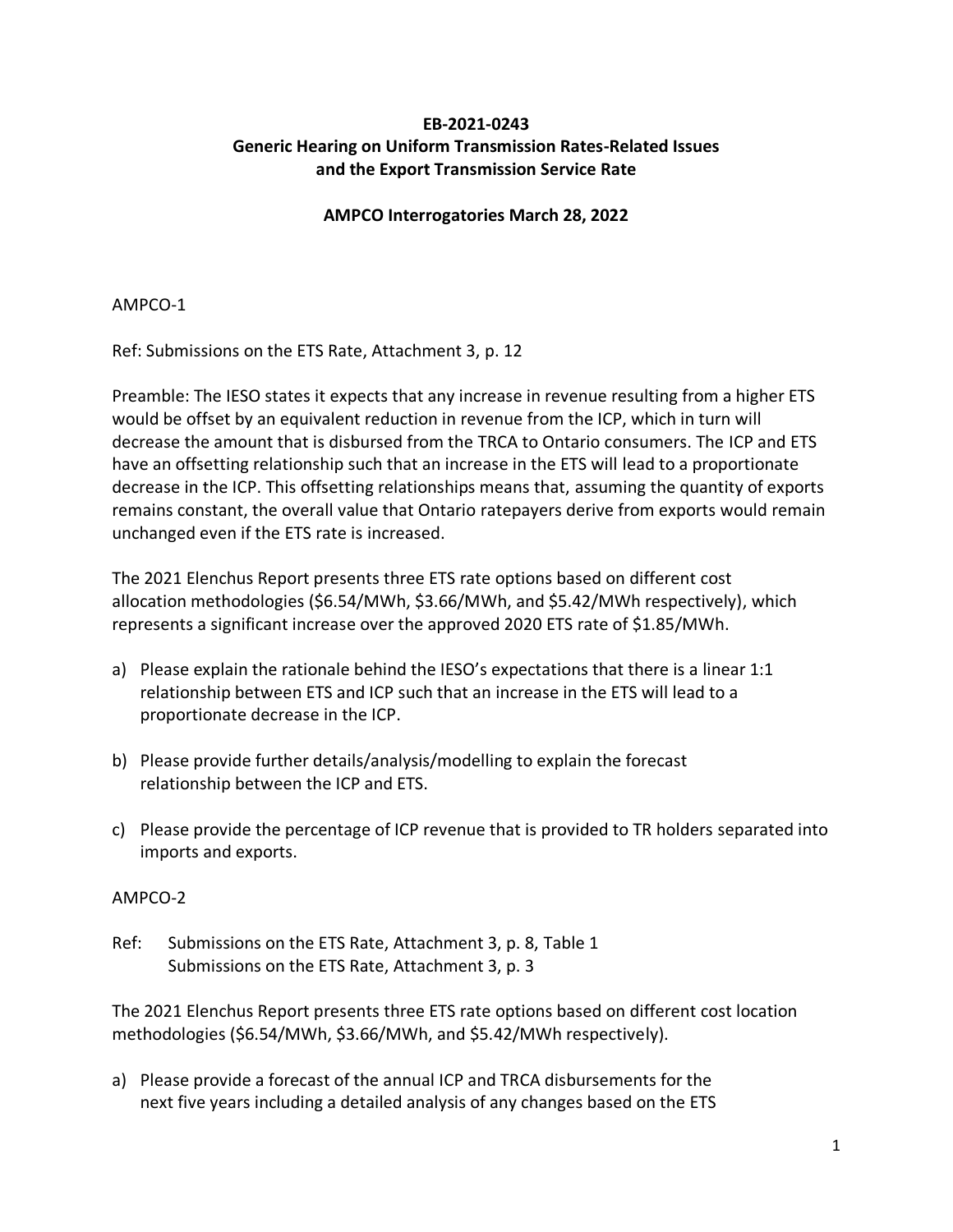rate increasing to a fixed charge of \$3.66/MWh.

- b) Please provide a forecast of the annual ICP and TRCA disbursements for the next five years including a detailed analysis of any changes based on the ETS rate increasing to a fixed charge of \$5.42/MWh.
- c) Please provide a forecast of the annual avoided system costs for the resulting export volume decreases including a detailed analysis of any changes based on the ETS rate increasing to a fixed charge of \$3.66/MWh.
- d) Please provide a forecast of the annual avoided system costs for the resulting export volume decreases including a detailed analysis of any changes based on the ETS rate increasing to a fixed charge of \$5.42/MWh.
- e) Please provide a forecast of the annual avoided system costs for the resulting export volume decreases including a detailed analysis of any changes based on the ETS rate increasing to a fixed charge of \$6.54/MWh.

# AMPCO-3

Ref: Submissions on the ETS Rate, Attachment 3, p. 2

Preamble: The IESO states any adjustments of the ETS rate needs to consider market design changes. Market design changes since 2015 provide greater certainty on how Transmission Rights Clearing Account (TRCA) funds are disbursed. ICP revenues are now distributed on a semi-annual basis. The IESO also improved the design of the Transmission Rights market to increase the amount of revenues available to be disbursed and change the proportion of the distribution to return almost all available funds to domestic consumers.

Please provide the amount of transmission rights clearing account (TRCA) disbursements returned on an annual basis to domestic customers that are attributed separately to exports and to imports.

### AMPCO-4

Ref: Staff 37 (b)

Preamble: OEB Staff asks if the ETS is reduced to \$0/MWh, what assurances are there that the ICP would be at a minimum of \$1.85/MWh for every hour at every intertie in Ontario?

Please provide the response separating out the impact on the ICP for imports and exports.